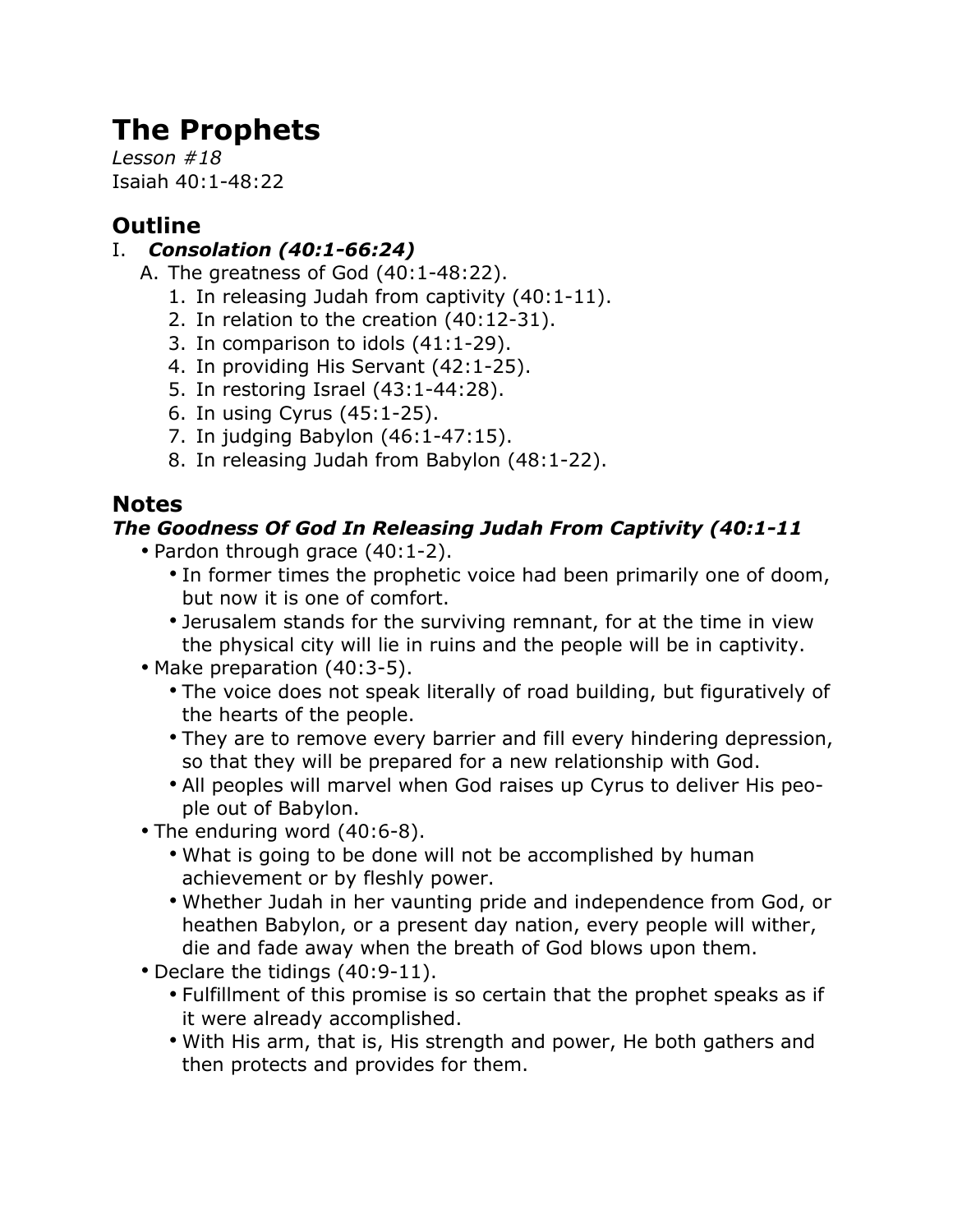#### *The Goodness Of God In Relation To The Creation (40:12-31*

- God and creation (40:12-14).
	- The prophet begins by speaking of God and His creation, not to emphasize the magnitude and greatness of the universe, but to show by comparison how exceedingly much greater is its Creator.
	- The creation is the product of God's own purpose, plan and execution. He had no counsellor.
- God and the nations (40:15-17).
	- The nations are utterly insignificant and powerless in comparison to God. This, however, does not mean that He had no concern for them.
	- Nations have risen, exulted in their glory and vanished; but God and His power remain infinite and eternal.
- God and the idols (40:18-21).
	- With keen irony the prophet describes the idol as a workman's casting overlaid with gold by the goldsmith and decorated by the silversmith.
	- The absurdity of the whole comparison is evident in the fact the gold, silver and wood fashioned into the idol have been created by the infinite God.
- God and the princes of earth (40:22-25).
	- God sets above the circle or dome of the earth and is described as stretching out the heavens as one would spread out a tent.
	- There is no being or creature in the universe with whom God can be compared; He is in a class all His own.
- God and the glorious assurance (40:26-31).
	- At times we may feel that God has forgotten and that He does not care. When this feeling comes, the discouraged one can lift up their eyes and see a God of infinite power and a Father equally infinite in love.
	- At the news of the decree of Cyrus, those who have waited for God will soar to heights of joy as they anticipate returning to their homeland.

#### *Isaiah 41:1-29*

- God addresses the nations (41:1-7).
	- In accordance with His righteous standard, God will raise up a deliverer; He will stir up Cyrus to serve His righteous cause.
	- In his uninterrupted conquest Cyrus pursues a course which he has never before taken. He will act with such speed and completeness that there will be no need to return.
- God addresses Israel (41:8-20).
	- In this word of encouragement God reminds the people of the great honor which had been bestowed upon the nation.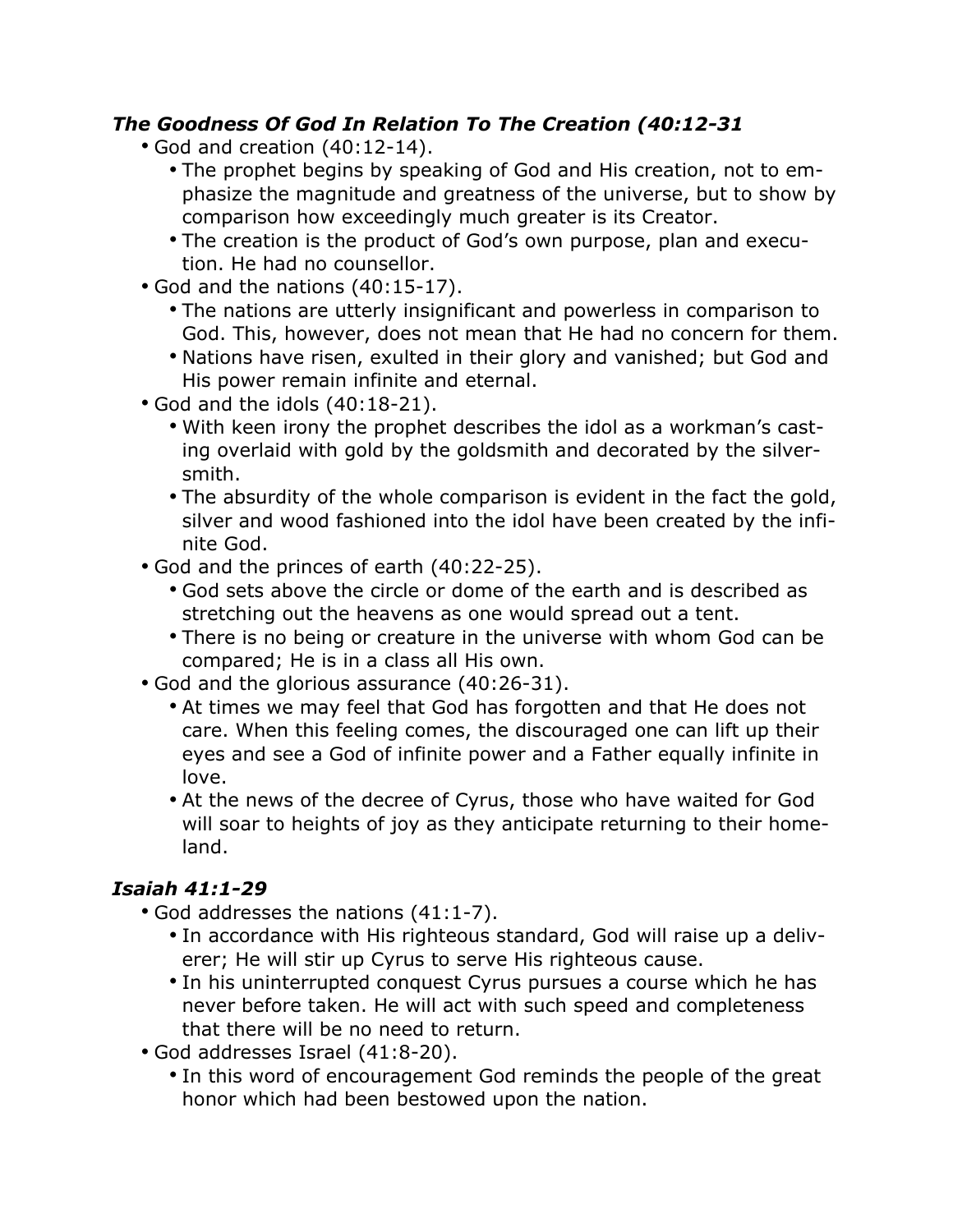- Like chaff winnowed and carried away by a strong wind, the heathen nations will be scattered throughout the earth regardless of their previous position.
- God challenges the idols (41:21-29).
	- In the second stage of the court trial, God now challenges the idols themselves.
	- At the end of the trial, there was no one to accept the challenge, no man to answer and no prophet of the idols to offer counsel. They answer not a word.

#### *Isaiah 42:1-25*

- God's ideal Servant (42:1-9).
	- The Servant has been chosen by God for a redemptive work, and God's soul will delight in Him as He carries out His work.
	- God is Himself the guarantee that what He has foretold will be accomplished; His name is His bond.
- A new song of praise to God (42:10-17).
	- The new relationship to God through the new covenant, which includes Gentiles as well as Jews, calls for a new or fresh song (cf. Revelation 5:9-10).
	- Because of their failure and complete defeat at Jehovah's hand, both the idols and their worshipers will fail into disgrace; ultimately to pass away.
- Israel will be punished (42:18-25).
	- As God's servant, Israel had been given a divine responsibility to represent Him to the world, as God's messenger he had been sent to deliver words from God to the inhabitants of earth.
	- But Israel had been both blind and deaf. They were without excuse, for while his ears were open, his heart was not; he did not hear, grasp and understand.

#### *Isaiah 43:1-44:28*

- A renewed promise to Israel of deliverance and protection (43:1-7).
	- There will be many trials before the people; but though they should pass through affliction and adversity, God will be with them.
	- Because Israel is honorable and precious to Him, God, in His love for them, places them above all nations, giving up others in exchange for them.
- A fresh challenge to Israel and the nations (43:8-13).
	- The Lord seeks to open Israel's eyes and ears by pointing out the wondrous works He has performed in and through them.
	- When the people find themselves in exile in Babylon, they will realize that there is salvation in none other.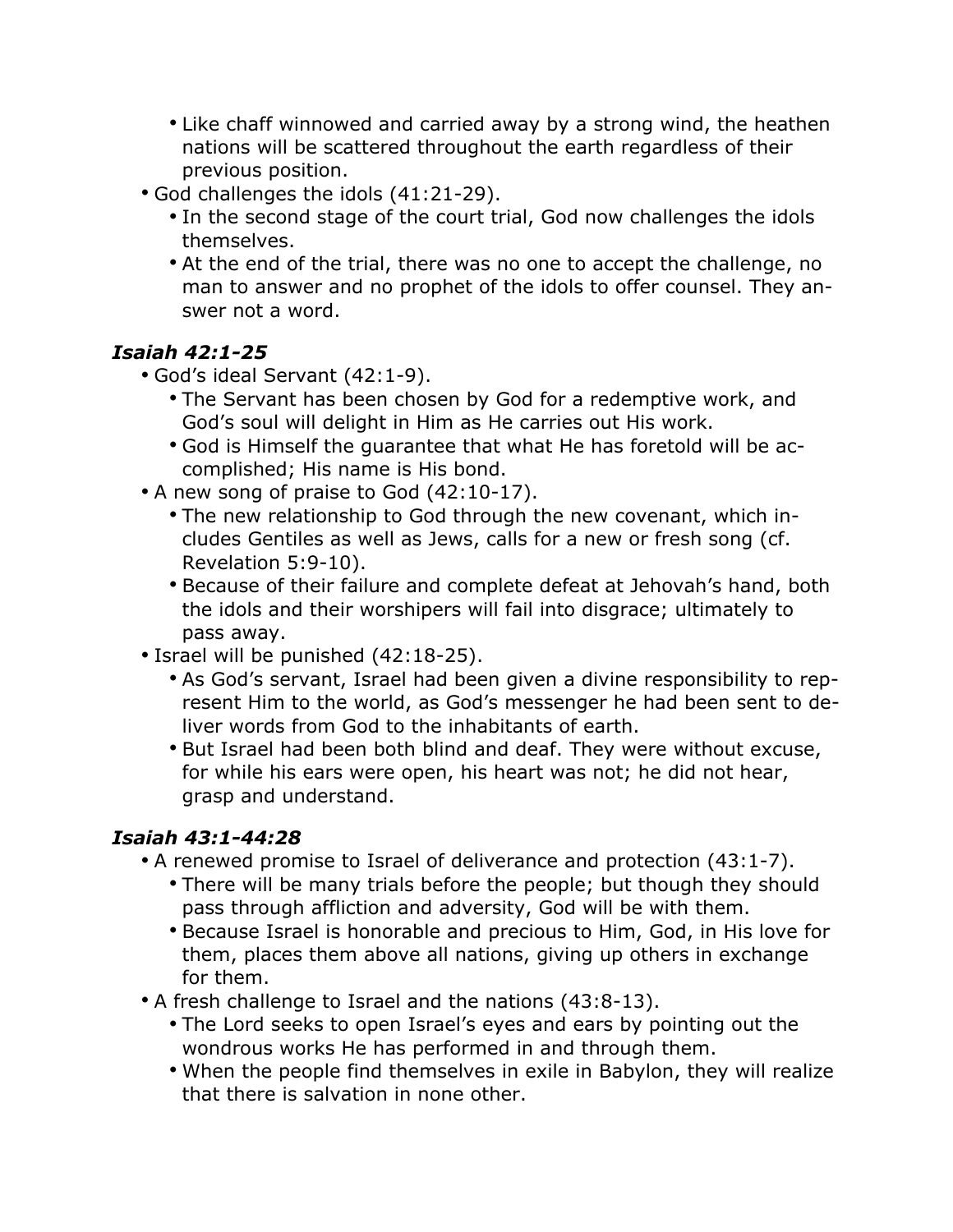- God's power to remove obstacles in redeeming His people (43:14-21).
	- The ships of which the Babylonians are so very proud will become the means of their humiliating flight before their enemies.
	- By His providence and power He will provide a path for the exiles' return journey and will supply water for their thirst.
	- The people formed by God for Himself will be brought forth that they might praise Him; this should ever be the aim of His people.
- Israel's indifference and God's grace (43:22-28).
	- God has power to deliver and provide for their needs, but they had not called upon Him. Instead they have become weary of His ways and the exertion necessary to serve Him.
	- God could do good for Israel only if the people turned from their sins. Forgiveness comes through faith in Him and not through ceremonial sacrifices performed as mere formalities.
- Israel's blessings in spite of the curse (44:1-5).
	- In sharp contrast to the ban and curse in the previous chapter, He now pronounces a blessing upon them, one so rich that it will attract the heathen.
	- As water poured out upon a dry and arid land brings life to its dormant seed, so the pouring out of God's Spirit will bring spiritual life and blessings.
- Israel's King -- the only God (44:6-8).
	- God is eternal, omnipotent and the complete Master of His universe. His claim is uncontested; besides Him there is no other.
	- There is no stronghold, fortress or place of refuge other than God; only He is permanent.
- The shame and folly of idolatry (44:9-20).
	- The idols are as empty as their makers. In their blindness and ignorance they will be put to shame.
	- All that God created on the earth was intended for man's good. But when man made it an object of worship, he made it an abomination, misusing that which had been entrusted to him.
- Pardon and praise (44:21-23).
	- God will not forget the one He formed to be His servant and to carry out His purpose.
	- There is little doubt that vs. 22 looks beyond the redemption of the nation to the ransom price that God would pay for the complete blotting out of sins.
- Cyrus the deliverer (44:24-28).
	- Before naming the coming deliverer, God again declares His own greatness. In His greatness He had formed Israel; in His love He had redeemed him.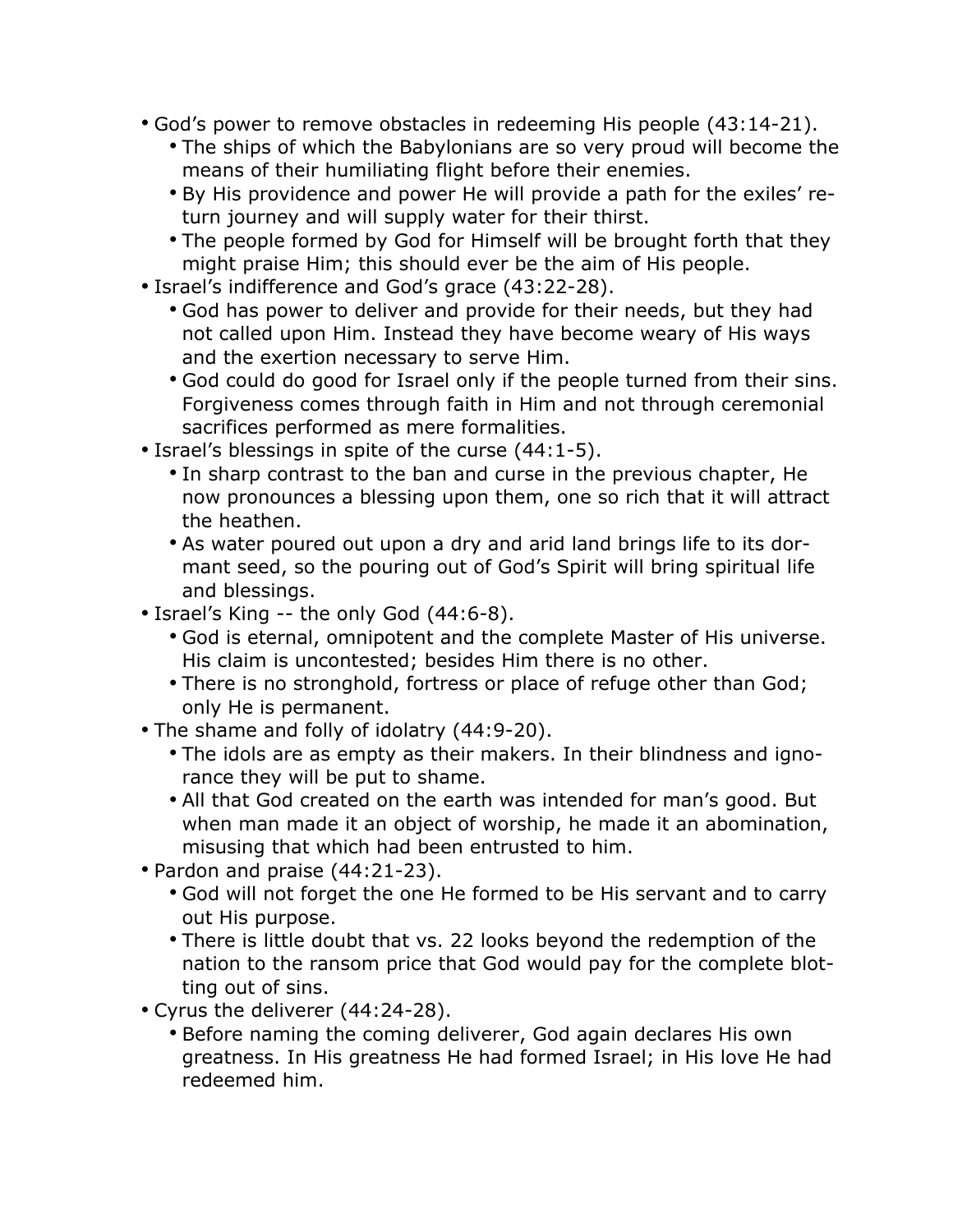• Cyrus will act as God's shepherd, seeing that Jerusalem and the temple are rebuilt and His flock restored to their proper homeland.

#### *Isaiah 45:1-25*

- God addresses Cyrus as to his mission (45:1-8).
	- When Isaiah uses the term "righteousness" in connection with Cyrus, it is the righteousness of God and His purpose which is in view. Cyrus is simply an instrument in God's service; the emphasis is on God's carrying out His plan through him.
	- God will provide Cyrus with the essentials necessary to conquer nations and to allow Israel to return.
- God's response to Israel's complaint (45:9-13).
	- The complaint is about God's raising Cyrus, a heathen, to deliver Israel or about handling Israel as He has.
	- As Creator, God directs their actions and gives the orders; He is neither directed in His actions, nor does He take orders.
- The effect of Israel's redemption upon the Gentiles (45:14-17).
	- The Gentiles will offer themselves and what they have, they will go after and bow down to Israel, because of the God who is in the midst of Israel.
	- The everlasting salvation which emanates from God will bear His likeness; it too will be endless. Israel will not be put to shame nor confounded.
	- With their return under the command of Cyrus the way was being opened for the full realization of the promises in this passage.
- God's purpose in creation (45:18-25).
	- In vss 18-19, God appeals to His two great witnesses: creation and revelation. His power in these two realms proves His claim to sole deity.
	- The Lord challenges the heathen to declare something and then bring forth its fulfillment (cf. 41:22-23; 43:9).
	- The return under Cyrus pointed to a greater and more glorious deliverance and redemption under the Messiah.

#### *Isaiah 46:1-47:15*

- The shame of Babylon's gods (46:1-2).
	- The name "Bel," which is cognate with the Canaanite term "Baal" and means "lord" or "possessor," was given an as honorific title to the Babylonian god Marduk. It gradually became the common name for Marduk.
	- Being unable to deliver the people, the idols must go into captivity. The Cyrus Cylinder depicts the conqueror accepting Babylon's gods and paying homage to them.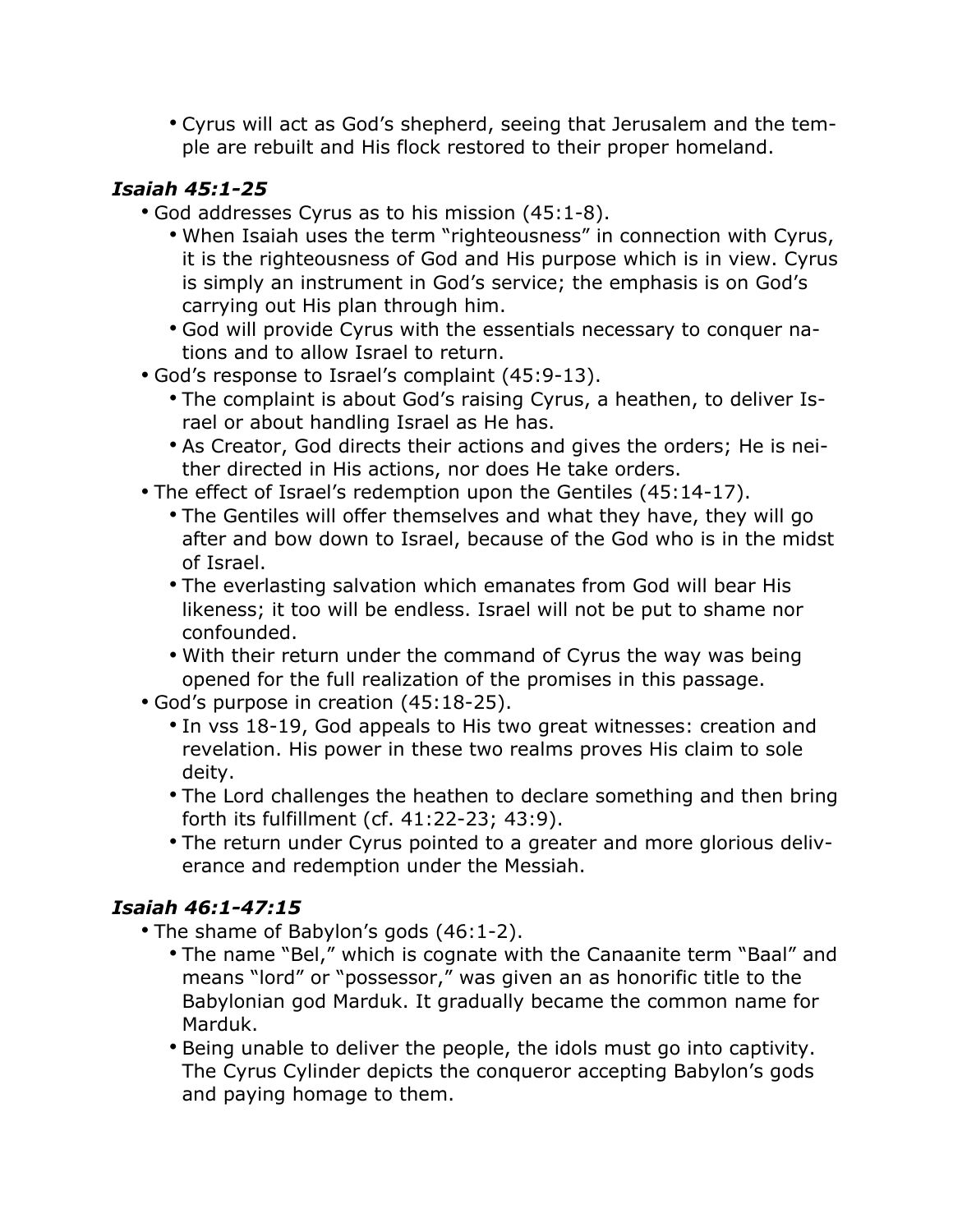- The glory of Israel's God (46:3-11).
	- The heathen idols must be borne upon beasts, whereas God has borne Israel from their birth.
	- And even now, He is not ready to give them up, but will carry them to a venerable old age.
	- Wavering Israel, or those among Israel who waver in choosing between God and the idols, are charged with rebellion against their sovereign King.
- Salvation is drawing near (46:12-13).
	- In their state of transgression and stubbornness of heart, they will suffer God's righteous judgment -- the destruction of their city and temple, and captivity in Babylon.
	- Accompanying His righteousness is His salvation, which shall not tarry. Both righteousness and salvation are the provision of God, not idols.
- The humiliation of Babylon (47:1-7).
	- The undressing of Babylon and the exposing of the proud woman's body will be most humiliating.
	- The Lord explains the reason for the severity of His judgment against Babylon. He was indignant against Israel because of their disregard for Him and for the dignity of their calling.
- Babylon's blasphemous claims and their consequences (47:8-11).
	- Widowhood and the loss of children are great calamities in the life of any woman. The expression is used metaphorically of one who is left helpless and lonely, reduced to the status of a slave.
	- What Babylon deems wisdom and knowledge has actually caused her heart to turn aside from true wisdom and knowledge.
- The failure of Babylon's magical arts (47:12-15).
	- Her wise men had not attended to these subjects as amusing pastimes, but had labored as seriously to learn their secrets as do devoted students of a science.
	- Throughout history man has desired to look into and know the future. All occult systems are efforts toward this end, but this prerogative belongs to God.
	- Unable to save others, the occultists are also powerless to save themselves from the flame, and they shall all perish like dry grass or chaff in a blaze.

#### *Isaiah 48:1-22*

- A rebuke of Israel's hypocrisy and stubbornness (48:1-11).
	- The exiles claim citizenship and residence in the holy city, Jerusalem, where God dwells, giving it the quality of holiness.